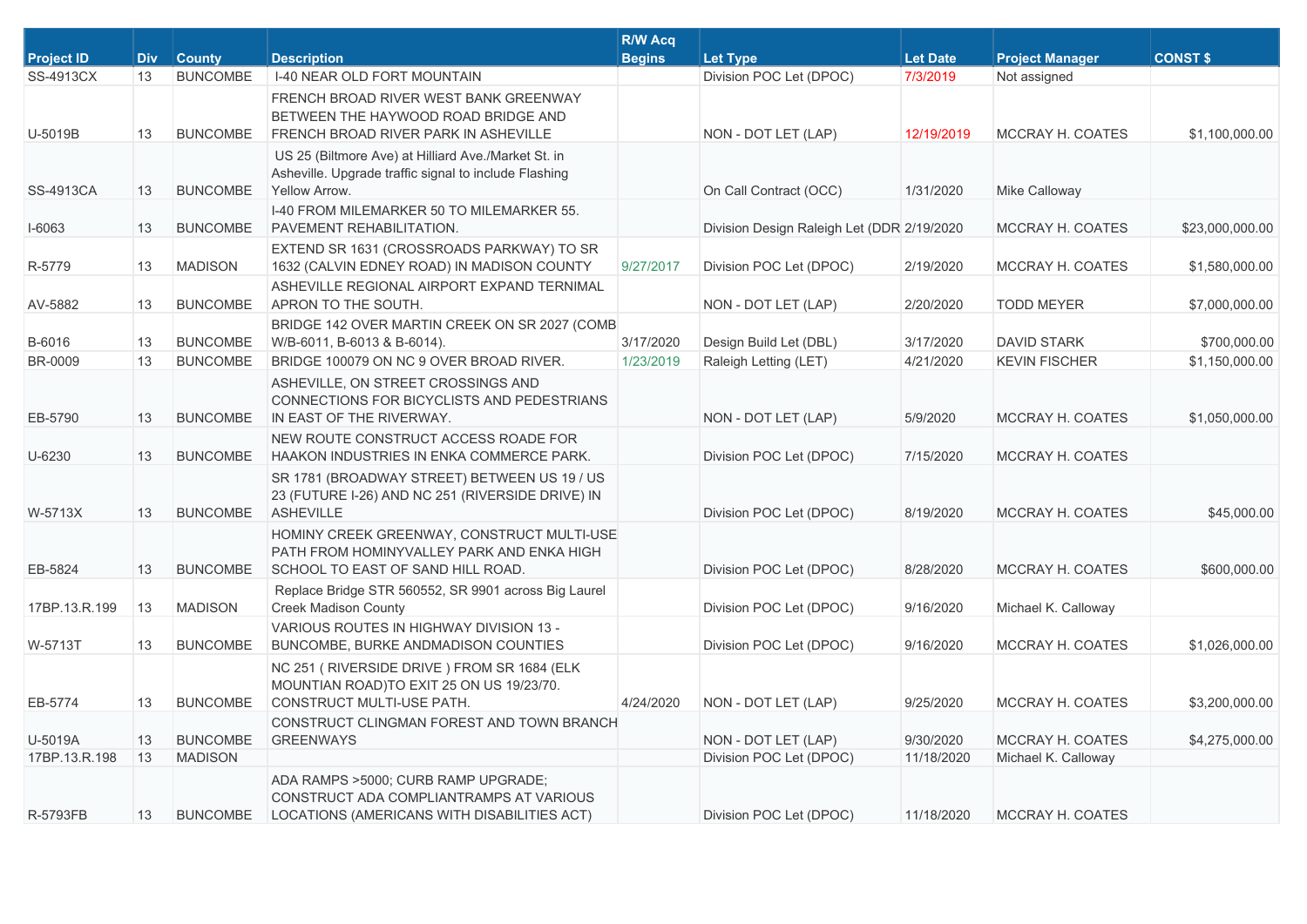| R-5793GB      | 13 | <b>BUNCOMBE</b> | ADA RAMPS >5000; CURB RAMP UPGRADE;<br>CONSTRUCT ADA COMPLIANTRAMPS AT VARIOUS<br>LOCATIONS (AMERICANS WITH DISABILITIES ACT)  |           | Division POC Let (DPOC)                    | 11/18/2020 | MCCRAY H. COATES        | \$1,200,000.00 |
|---------------|----|-----------------|--------------------------------------------------------------------------------------------------------------------------------|-----------|--------------------------------------------|------------|-------------------------|----------------|
| W-5213G       | 13 | <b>BUNCOMBE</b> | SR 2002 (RICEVILLE RD) FROM US 70 TO SR 2419<br>(BULL CREEK ROAD) NEAR HAW CREEK                                               |           | Division POC Let (DPOC)                    | 11/18/2020 | MCCRAY H. COATES        | \$1,225,000.00 |
| EB-5948       | 13 | <b>BUNCOMBE</b> | ASHEVILLE, BUNCOMBE COUNTY FROM ONTEORA<br>BOULEVARD, LINCOLN AVENUE TO RALEIGH ROAD.<br><b>CONSTRUCT SIDEWALKS.</b>           |           | NON - DOT LET (LAP)                        | 12/1/2020  | MCCRAY H. COATES        | \$1,140,000.00 |
| 17BP.13.R.192 | 13 | <b>BUNCOMBE</b> | Replace bridge 231 on SR 2106 over Reems Creek in<br><b>Buncombe County</b>                                                    |           | Division POC Let (DPOC)                    | 12/2/2020  | Michael K. Calloway     | \$750,000.00   |
| 17BP.13.C.2   | 13 | <b>BUNCOMBE</b> | Buncombe 102532 Culvert                                                                                                        |           | Division POC Let (DPOC)                    | 12/16/2020 | Michael K. Calloway     |                |
| 17BP.13.R.164 | 13 | <b>MADISON</b>  | Replace bridge 134 on SR 1300 over Grass Creek in<br>MadisonCounty                                                             |           | Division POC Let (DPOC)                    | 12/16/2020 | Michael K. Calloway     | \$550,000.00   |
| 17BP.13.R.200 | 13 | <b>BUNCOMBE</b> | Buncombe 173                                                                                                                   |           | Division POC Let (DPOC)                    | 12/16/2020 | Michael K. Calloway     |                |
| 17BP.13.R.201 | 13 | <b>BUNCOMBE</b> | Buncombe 183                                                                                                                   |           | Division POC Let (DPOC)                    | 12/16/2020 | Michael K. Calloway     |                |
| U-5190        | 13 | <b>BUNCOMBE</b> | NEW LEICHESTER HIGHWAY FROM THE CITY LIMITS<br>TO PATTON AVENUE IN ASHEVILLE. CONSTRUCT<br>SIDEWALK AND CROSSING IMPROVEMENTS. | 1/31/2020 | NON - DOT LET (LAP)                        | 12/18/2020 | <b>MCCRAY H. COATES</b> | \$3,322,000.00 |
| U-5973        | 13 | <b>BUNCOMBE</b> | US 19 BUSINESS (WEAVERVILLE HIGHWAY) AND SR<br>1740 (NEW STOCKROAD) CONSTRUCT INTERSECTION<br><b>IMPROVEMENTS</b>              | 8/21/2020 | Division POC Let (DPOC)                    | 1/15/2021  | <b>MCCRAY H. COATES</b> | \$1,000,000.00 |
| 17BP.13.R.183 | 13 | <b>MADISON</b>  | Replace bridge 144 on SR 1151 over Big Pine Creek in<br><b>Madison County</b>                                                  |           | Division POC Let (DPOC)                    | 2/3/2021   | Michael K. Calloway     | \$650,000.00   |
| BR-0032       | 13 | <b>MADISON</b>  | BRIDGE 560084 ON NC 209 OVER MEADOW FORK                                                                                       | 10/7/2019 | Raleigh Letting (LET)                      | 2/16/2021  | <b>KEVIN FISCHER</b>    | \$1,400,000.00 |
| I-5888B       | 13 | <b>BUNCOMBE</b> | 1 - 40 BUNCOMBE COUNTY BRIDGE REHABILITATION<br>FROM MP 37 (HAYWOOD/BUNCOMBE LINE) TO MP 44.                                   |           | Raleigh Letting (LET)                      | 2/16/2021  | <b>KEVIN FISCHER</b>    | \$3,400,000.00 |
| 17BP.13.R.161 | 13 | <b>MADISON</b>  | Replace bridge 166 on SR 1533 over Terry Fork Creek<br>in Madison County                                                       |           | Division POC Let (DPOC)                    | 3/3/2021   | Not assigned            | \$600,000.00   |
| $I-5831$      | 13 | <b>MADISON</b>  | I-26 FROM TENNESSEE STATE LINE TO MILE MARKER<br>9. PAVEMENT AND BRIDGE REHABILITATION                                         |           | Division Design Raleigh Let (DDR 3/16/2021 |            | MCCRAY H. COATES        | \$5,000,000.00 |
| 17BP.13.R.179 | 13 | <b>BUNCOMBE</b> | Madison 552                                                                                                                    |           | Division POC Let (DPOC)                    | 3/17/2021  | Michael K. Calloway     | \$750,000.00   |
| 17BP.13.R.166 | 13 | <b>MADISON</b>  | Replace bridge 353 on SR 1155 over Paw Paw Creek in<br><b>Madison County</b>                                                   |           | Division POC Let (DPOC)                    | 4/7/2021   | Michael K. Calloway     | \$550,000.00   |
| 17BP.13.R.156 | 13 | <b>MADISON</b>  | Replace bridge 143 on SR 1151 over Big Pine Creek in<br><b>Madison County</b>                                                  |           | Division POC Let (DPOC)                    | 4/14/2021  | Michael K. Calloway     | \$650,000.00   |
| 17BP.13.R.172 | 13 | <b>MADISON</b>  | Replace bridge 145 on SR 1151 over Big Pine Creekin<br><b>Madison County</b>                                                   |           | Division POC Let (DPOC)                    | 4/14/2021  | Michael K. Calloway     | \$750,000.00   |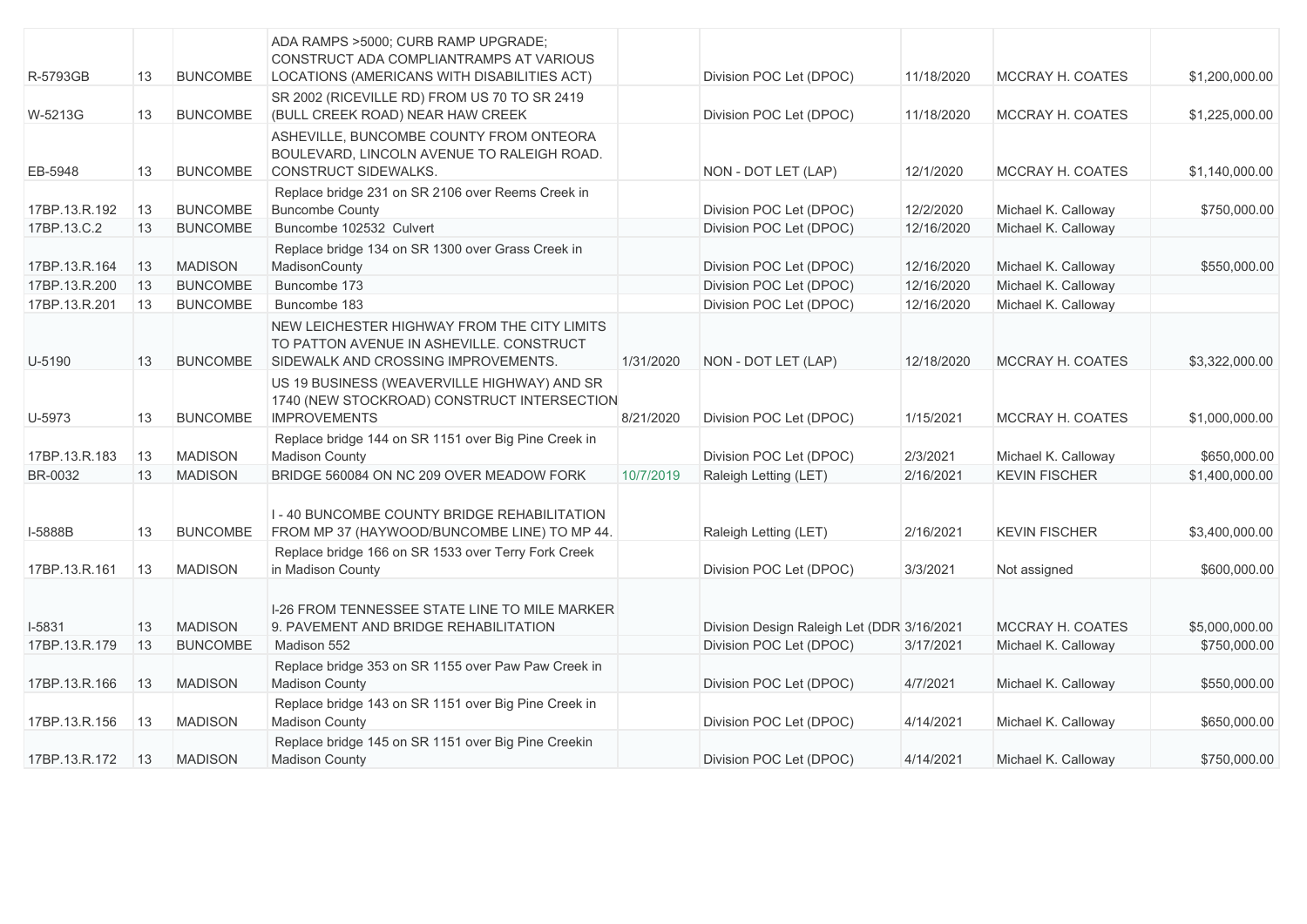| EB-5547       | 13 | <b>BUNCOMBE</b> | <b>BLACK MOUNTAIN MULTI-USE PATH - FROM THE</b><br>EXISTING FLAT CREEK GREENWAY TRAILHEAD TO<br>THE EXISTING RIVERSIDE GREENWAY<br>NEARRIVERSIDE PARK IN BLACK MOUNTAIN                                                                                                 | 7/18/2020 | NON - DOT LET (LAP)                        | 4/30/2021  | <b>MCCRAY H. COATES</b>    | \$1,731,000.00   |
|---------------|----|-----------------|-------------------------------------------------------------------------------------------------------------------------------------------------------------------------------------------------------------------------------------------------------------------------|-----------|--------------------------------------------|------------|----------------------------|------------------|
| B-6018        | 13 | <b>BUNCOMBE</b> | BRIDGE 536 OVER NEWFOUND CREEK ON SR 1296<br>(COMB W/B-6015).                                                                                                                                                                                                           | 5/18/2021 | Design Build Let (DBL)                     | 5/18/2021  | <b>DAVID STARK</b>         | \$700,000.00     |
| 17BP.13.R.167 | 13 | <b>MADISON</b>  | Replace bridge 310 on SR 1127 over Roberts Branch in<br><b>Madison County</b>                                                                                                                                                                                           |           | Division POC Let (DPOC)                    | 5/19/2021  | Michael K. Calloway        | \$600,000.00     |
| 17BP.13.R.197 | 13 | <b>BUNCOMBE</b> | Buncombe 515                                                                                                                                                                                                                                                            |           | Division POC Let (DPOC)                    | 5/19/2021  | Michael K. Calloway        |                  |
| 17BP.13.R.221 | 13 | <b>BUNCOMBE</b> |                                                                                                                                                                                                                                                                         |           | Division POC Let (DPOC)                    | 5/19/2021  | Michael K. Calloway        |                  |
| 17BP.13.R.182 | 13 | <b>BUNCOMBE</b> | Buncombe 514                                                                                                                                                                                                                                                            |           | Division POC Let (DPOC)                    | 6/2/2021   | Michael K. Calloway        | \$550,000.00     |
| 17BP.13.R.169 | 13 | <b>MADISON</b>  | Replace bridge 151 on SR1330 over Spillcorn Creek in<br><b>Madison County</b>                                                                                                                                                                                           |           | Division POC Let (DPOC)                    | 6/9/2021   | Michael K. Calloway        | \$750,000.00     |
| $I-2513B$     | 13 | <b>BUNCOMBE</b> | ASHEVILLE - NEW ROUTE FROM NORTH OF SR 3548<br>(HAYWOOD ROAD) TO EXISTING US 19-23-70.                                                                                                                                                                                  | 6/15/2021 | Design Build Let (DBL)                     | 6/15/2021  | TERESA M. BRUTON           | \$448,200,000.00 |
| $I-2513D$     | 13 | <b>BUNCOMBE</b> | BUNCOMBE COUNTY FROM SR 1477 (RIVERSIDE<br>DRIVE), NC 251/SR 1781 (BROADWAY) TO I-40/SR<br>1231 (HILL STREET).                                                                                                                                                          | 6/15/2021 | Design Build Let (DBL)                     | 6/15/2021  | <b>BEVERLY G. ROBINSON</b> | \$7,800,000.00   |
| 17BP.13.R.170 | 13 | <b>MADISON</b>  | Replace bridge 300 on SR 1559 over Gabriel Creek in<br><b>Madison County</b>                                                                                                                                                                                            |           | Division POC Let (DPOC)                    | 7/7/2021   | Michael K. Calloway        | \$750,000.00     |
| 17BP.13.R.171 | 13 | <b>MADISON</b>  | Replace bridge 66 on SR 1396 over Walnut Creek in<br>MadisonCounty                                                                                                                                                                                                      |           | Division POC Let (DPOC)                    | 7/7/2021   | Michael K. Calloway        | \$650,000.00     |
| 15BPR.40      | 13 | <b>BUNCOMBE</b> | Repair Bridge 705 in Buncombe County on SR 3548<br>over CityStreet, NSRR, French Broad River SR 3548<br>OVER CITY STREET, NSRR, FRENCH BROAD RIVER -<br>STRUCTURE NO. 100705, SR 2740 OVER I-40 -<br>STRUCTURE NO. 100481, SR 2531 OVER I-40 -<br>STRUCTURE NO. 100495. |           | Raleigh Letting (LET)                      | 7/20/2021  | Keith Paschal, PE          | \$6,170,400.00   |
| I-5889B       | 13 | <b>BUNCOMBE</b> | I-40 FROM MP 46 TO MP 50 ON I-40 IN BUNCOMBE<br>COUNTY ROADWAYREHABILITATION                                                                                                                                                                                            |           | Division Design Raleigh Let (DDR 7/20/2021 |            | MCCRAY H. COATES           | \$16,900,000.00  |
| EB-5944       | 13 | <b>BUNCOMBE</b> | ASHEVILLE, BUNCOMBE COUNTY FROM JOHNSTON<br>BOULEVARD, PATTON AVENUE TO IONA CIRCLE.<br>CONSTRUCT SIDEWALKS.                                                                                                                                                            |           | NON - DOT LET (LAP)                        | 9/14/2021  | MCCRAY H. COATES           | \$2,350,000.00   |
| B-5895        | 13 | <b>MADISON</b>  | REPLACE BRIDGE 67 OVER FRENCH BROAD RIVER<br>ON US 25/US 70                                                                                                                                                                                                             | 9/21/2020 | Raleigh Letting (LET)                      | 9/21/2021  | <b>KEVIN FISCHER</b>       | \$8,300,000.00   |
| 15BPR.52      | 13 | <b>BUNCOMBE</b> | US 25 OVER SR 3556, NSRR, SWANNANOA RIVER -<br>STR 100076; I-26 OVER NC 146 - STRUCTURE NO.<br>100113; NC 146 OVER FRENCH BROAD RIVER - STR<br>100053; SR 1348 OVER FRENCH BROAD RIVER, NSRR -<br>STR 100278                                                            |           | Raleigh Letting (LET)                      | 11/16/2021 | Keith Paschal, PE          | \$2,742,000.00   |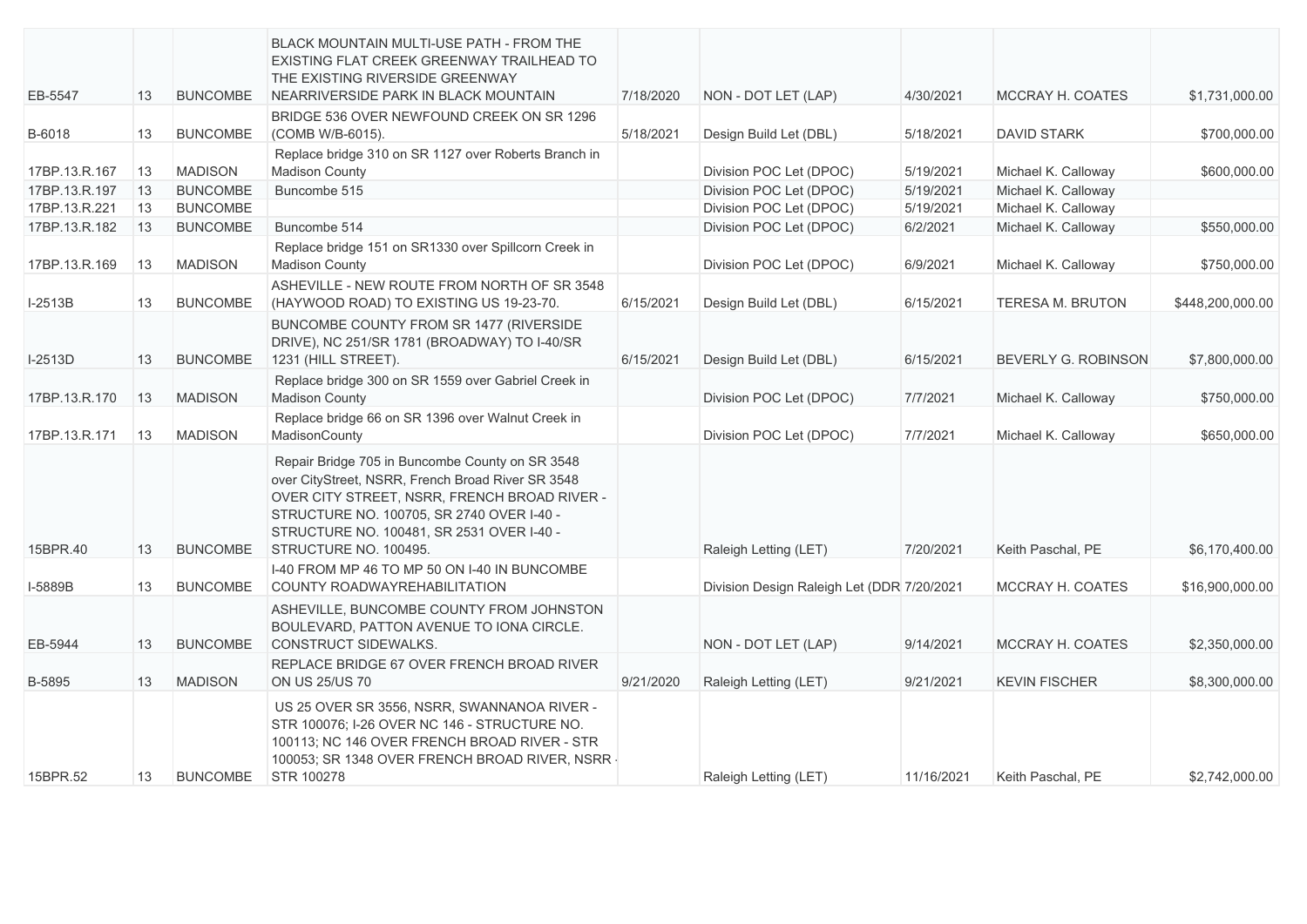| U-5781         | 13 | <b>BUNCOMBE</b> | US 25 (MERRIMON AVENUE) AT INTERSECTION OF<br>(MERRIMON AVENUE) AND EDGEWOOD ROAD<br><b>IMPROVE INTERSECTION</b>                                                                                                                                                                        | 12/18/2020 | Division POC Let (DPOC)                     | 12/15/2021 | WILLIAM C. CARVER        | \$850,000.00     |
|----------------|----|-----------------|-----------------------------------------------------------------------------------------------------------------------------------------------------------------------------------------------------------------------------------------------------------------------------------------|------------|---------------------------------------------|------------|--------------------------|------------------|
| U-5782         | 13 | <b>BUNCOMBE</b> | US 25 (MERRIMON AVENUE) AT INTERSECTION OF US<br>25 (MERRIMON AVENUE) AND W.T. WEAVER<br><b>BOULEVARD IMPROVE INTERSECTION</b>                                                                                                                                                          | 12/18/2020 | Division POC Let (DPOC)                     | 12/21/2021 | <b>WILLIAM C. CARVER</b> | \$1,750,000.00   |
| B-4442         | 13 | <b>BUNCOMBE</b> | REPLACE BRIDGES 370 & 373 OVER REEMS CREEK<br>ON US 19/23, US 25, & US 70                                                                                                                                                                                                               | 1/22/2021  | Raleigh Letting (LET)                       | 1/18/2022  | <b>KEVIN FISCHER</b>     | \$2,000,000.00   |
| B-4443         | 13 | <b>BUNCOMBE</b> | REPLACE BRIDGES 345 & 346 OVER SR 1839 ON US<br>19/23, US 25, & US 70                                                                                                                                                                                                                   | 1/22/2021  | Raleigh Letting (LET)                       | 1/18/2022  | <b>KEVIN FISCHER</b>     | \$7,200,000.00   |
| B-4444         | 13 | <b>BUNCOMBE</b> | REPLACE BRIDGES 353 AND 354 OVER SR 1882 ON<br>US 19/23, US 25, & US 70                                                                                                                                                                                                                 | 1/22/2021  | Raleigh Letting (LET)                       | 1/18/2022  | <b>KEVIN FISCHER</b>     | \$1,000,000.00   |
| B-5989         | 13 | <b>MADISON</b>  | SR 1395 REPLACE BRIDGE 560071 OVER BIG LAUREL<br>CREEK.                                                                                                                                                                                                                                 | 1/20/2021  | Raleigh Letting (LET)                       | 1/18/2022  | <b>KEVIN FISCHER</b>     | \$2,550,000.00   |
| B-5992         | 13 | <b>BUNCOMBE</b> | SR 1620 REPLACE BRIDGE 100007 OVER FRENCH<br>BROAD RIVER AND SOUTHERN RAILROAD.                                                                                                                                                                                                         | 6/15/2020  | Raleigh Letting (LET)                       | 1/18/2022  | <b>KEVIN FISCHER</b>     | \$7,500,000.00   |
| $I-5901$       | 13 | <b>BUNCOMBE</b> | I-240 BUNCOMBE COUNTY, FROM MILEMARKER 4 TO<br>MILEMARKER 9. PAVEMENT IMPROVEMENTS.                                                                                                                                                                                                     |            | Division Design Raleigh Let (DDR 1/18/2022  |            | MCCRAY H. COATES         | \$5,300,000.00   |
| 17BP.13.R.202  | 13 | <b>BUNCOMBE</b> | Buncombe 692                                                                                                                                                                                                                                                                            |            | Division POC Let (DPOC)                     | 2/16/2022  | Michael K. Calloway      |                  |
| EB-5947        | 13 | <b>BUNCOMBE</b> | ASHEVILLE, BUNCOMBE COUNTY FROM NEW HAW<br>CREEK ROAD, BEVERLYROAD TO BELL ROAD.<br><b>CONSTRUCT SIDEWALKS.</b>                                                                                                                                                                         |            | NON - DOT LET (LAP)                         | 4/30/2022  | MCCRAY H. COATES         | \$2,375,000.00   |
| $I-2513A$      | 13 | <b>BUNCOMBE</b> | ASHEVILLE - FROM NORTH IF I-26/I-40 SPLIT TO<br>NORTH OF SR 3548 (HAYWOOD ROAD).                                                                                                                                                                                                        | 6/21/2022  | Design Build Let (DBL)                      | 6/21/2022  | <b>TERESA M. BRUTON</b>  | \$152,900,000.00 |
| EB-5918        | 13 | <b>MADISON</b>  | US 25/US 70 SR1601 (DERRINGER DRIVE)/STUDENT<br>DROP INSTALL HIGH VISIBILITY CROSSWALKS, ADA<br>RAMPS, A PEDERSTRIAN SIGNAL AND PEDESTRIAN<br>REFUGE ISLAND AT INTERSECTION AND CONSTRUCT<br>SIDEWALK ALONG BOTH SIDES OF US 25/US 70 TO<br>ACCESS INGLE'S SHOPPING CENTER AND SHOPPING |            | NON - DOT LET (LAP)                         | 6/30/2022  | MCCRAY H. COATES         | \$150,000.00     |
| U-5019D        | 13 | <b>BUNCOMBE</b> | LIVINGSTON STREET, COMPLETE STREETS<br><b>IMPROVEMENTS.</b>                                                                                                                                                                                                                             |            | NON - DOT LET (LAP)                         | 9/30/2022  | MCCRAY H. COATES         | \$1,500,000.00   |
| U-5019E        | 13 | <b>BUNCOMBE</b> | CRAVEN STREET BRIDGE IMPROVEMENTS OVER THE<br><b>FRENCH BROAD RIVER</b>                                                                                                                                                                                                                 |            | NON - DOT LET (LAP)                         | 9/30/2022  | MCCRAY H. COATES         | \$5,250,000.00   |
| U-5837         | 13 | <b>BUNCOMBE</b> | SR 2002 (RICEVILLE ROAD) FROM US 70 (TUNNEL<br>ROAD) TO SR 2285 (CLEAR VISTA LANE) UPGRADE<br><b>ROADWAY</b>                                                                                                                                                                            | 3/19/2021  | Division Design Raleigh Let (DDR 12/20/2022 |            | MCCRAY H. COATES         | \$1,900,000.00   |
| <b>BR-0067</b> | 13 | <b>BUNCOMBE</b> | REPLACE BRIDGE 100086 ON NC 151 OVER STONY<br><b>FORK CREEK</b>                                                                                                                                                                                                                         | 1/1/2022   | Raleigh Letting (LET)                       | 1/1/2023   | <b>KEVIN FISCHER</b>     | \$800,000.00     |
| <b>BR-0089</b> | 13 | <b>MADISON</b>  | REPLACE BRIDGE 560015 ON NC 212 OVER SHELTON<br><b>LAUREL CREEK</b>                                                                                                                                                                                                                     | 1/1/2022   | Raleigh Letting (LET)                       | 1/1/2023   | <b>KEVIN FISCHER</b>     | \$1,500,000.00   |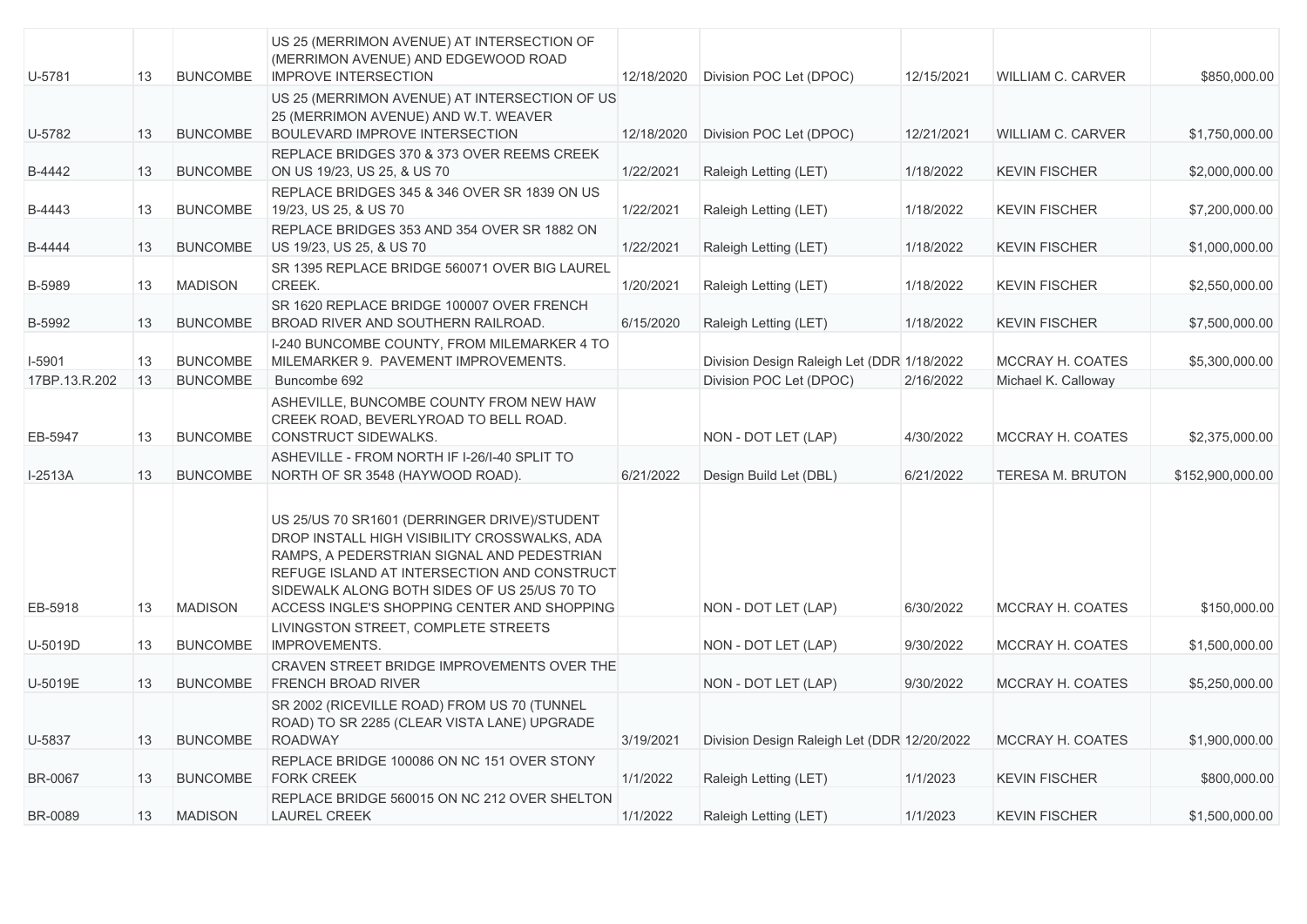| $I-4409$ | 13 | <b>BUNCOMBE</b> | I-40 - SR 2500 (BLUE RIDGE ROAD) AT BLACK<br>MOUNTAIN. WIDEN SR 2500 (BLUE RIDGE ROAD) TO<br>THREE LANES, US 70 TO SOUTH OF I-40 AND<br>UPGRADING EXISTING ROADWAY SOUTH OF I-40 TO<br>SR 2713.                                                                                                                                    | 12/18/2020 | Division Design Raleigh Let (DDR 6/20/2023) |           | MCCRAY H. COATES        | \$10,150,000.00  |
|----------|----|-----------------|------------------------------------------------------------------------------------------------------------------------------------------------------------------------------------------------------------------------------------------------------------------------------------------------------------------------------------|------------|---------------------------------------------|-----------|-------------------------|------------------|
| U-5971B  | 13 | <b>BUNCOMBE</b> | ASHEVILLE, BUNCOMBE COUNTY, US 19 AT US 19<br>(PATTON AVENUE) AND NC 63 (NEW LEICESTER<br>HIGHWAY). CONSTRUCT FINAL INTERSECTION<br><b>IMPROVEMENTS.</b>                                                                                                                                                                           | 6/19/2020  | Division POC Let (DPOC)                     | 6/21/2023 | MCCRAY H. COATES        | \$2,200,000.00   |
| U-5834   | 13 | <b>BUNCOMBE</b> | SR 3116 (MILLS GAP ROAD) FROM US 25<br>(HENDERSONVILLE ROAD) TO SR 3157 (WESTON<br>ROAD). UPGRADE EXISTING ROADWAY.                                                                                                                                                                                                                | 9/19/2018  | Division Design Raleigh Let (DDR 7/18/2023) |           | MCCRAY H. COATES        | \$13,200,000.00  |
| $I-4759$ | 13 | <b>BUNCOMBE</b> | CONVERT GRADE SEPARTION TO AN INTERCHANGE<br>AND CONSTRUCT TWOLANE ROADWAY ON I-40 AT SR<br>1228 (LIBERTY ROAD) FROM US 19-23/NC 151 TO SR<br>1224 WITH PART ON NEW LOCATION                                                                                                                                                       | 5/31/2019  | Raleigh Letting (LET)                       | 9/19/2023 | JOE W. DUNNEHOO         | \$0.00           |
| U-2801A  | 13 | <b>BUNCOMBE</b> | ASHEVILLE - US 25A (SWEETEN CREEK ROAD) FROM<br>US 25 (HENDERSONVILLE ROAD) TO SR 3081 (ROCK)<br><b>HILL ROAD)</b>                                                                                                                                                                                                                 | 9/17/2021  | Raleigh Letting (LET)                       | 9/19/2023 | BEVERLY G. ROBINSON     | \$31,800,000.00  |
| U-5832   | 13 | <b>BUNCOMBE</b> | NC 81 (SWANNANOA RIVER ROAD) FROM SR 3214<br>(BILTMORE AVENUE)TO US 74A (SOUTH TUNNEL<br>ROAD). WIDEN EXISTING ROADWAY.                                                                                                                                                                                                            | 1/21/2022  | Division Design Raleigh Let (DDR 12/19/2023 |           | MCCRAY H. COATES        | \$7,400,000.00   |
| A-0010AA | 13 | <b>BUNCOMBE</b> | I-26 (US 19-23) FROM FROM SR 1781 (BROADWAY<br>STREET) - EXIT 25 IN ASHEVILLE TO US 25 IN<br>ASHEVILLE TO US 25                                                                                                                                                                                                                    | 5/21/2021  | Raleigh Letting (LET)                       | 5/21/2024 | BEVERLY G. ROBINSON     | \$106,900,000.00 |
| R-5837   | 13 | <b>MADISON</b>  | US 25, FROM US 25/70 BUSINESS (NORTH MAIN<br>STREET) TO SR 1143 (BUSH CREEK ROAD). WIDEN TO<br>MULTI-LANES.                                                                                                                                                                                                                        | 6/18/2021  | Division Design Raleigh Let (DDR 6/18/2024  |           | MCCRAY H. COATES        | \$18,000,000.00  |
| U-6046   | 13 | <b>BUNCOMBE</b> | NC 81 (SWANNANOA RIVER ROAD) FROM US<br>70(TUNNEL ROAD)TO US 74 (SOUTH TUNNEL ROAD)<br><b>UPGRADE ROADWAY</b>                                                                                                                                                                                                                      | 6/16/2022  | Division Design Raleigh Let (DDR 6/18/2024  |           | MCCRAY H. COATES        | \$15,250,000.00  |
| EB-5919  | 13 | <b>BUNCOMBE</b> | US 25 MCDOWELL ST. & CHOCTAW ST. CONSTRUCT<br>PEDESTRIAN IMPROVEMENTS ALONG MCDOWELL<br>STREET AND CHOCTAW STREET.<br>PEDESTRIANIMPROVEMENTS TO INCLUDE SIDEWALK<br>GAP CLOSURE, ADA UPGRADES AND CROSSING<br><b>IMPROVEMENTS ALONG MCDOWELL STREET FROM</b><br>PHIFER/SOUTHSIDE AVE TO CHOCTAW STREET AND<br><b>UPGRADE TO S.</b> | 6/30/2022  | NON - DOT LET (LAP)                         | 6/30/2024 | <b>MCCRAY H. COATES</b> | \$320,000.00     |
| EB-5822  | 13 | <b>BUNCOMBE</b> | NORTH RAD GREENWAY, CONSTRUCT MULTI-USE<br>PATH ALONG RIVERSIDE DRIVE FROM HILL STREET<br>TO US 19/23/70 AT BROADWAY.                                                                                                                                                                                                              | 1/15/2022  | NON - DOT LET (LAP)                         | 1/15/2025 | MCCRAY H. COATES        | \$2,750,000.00   |